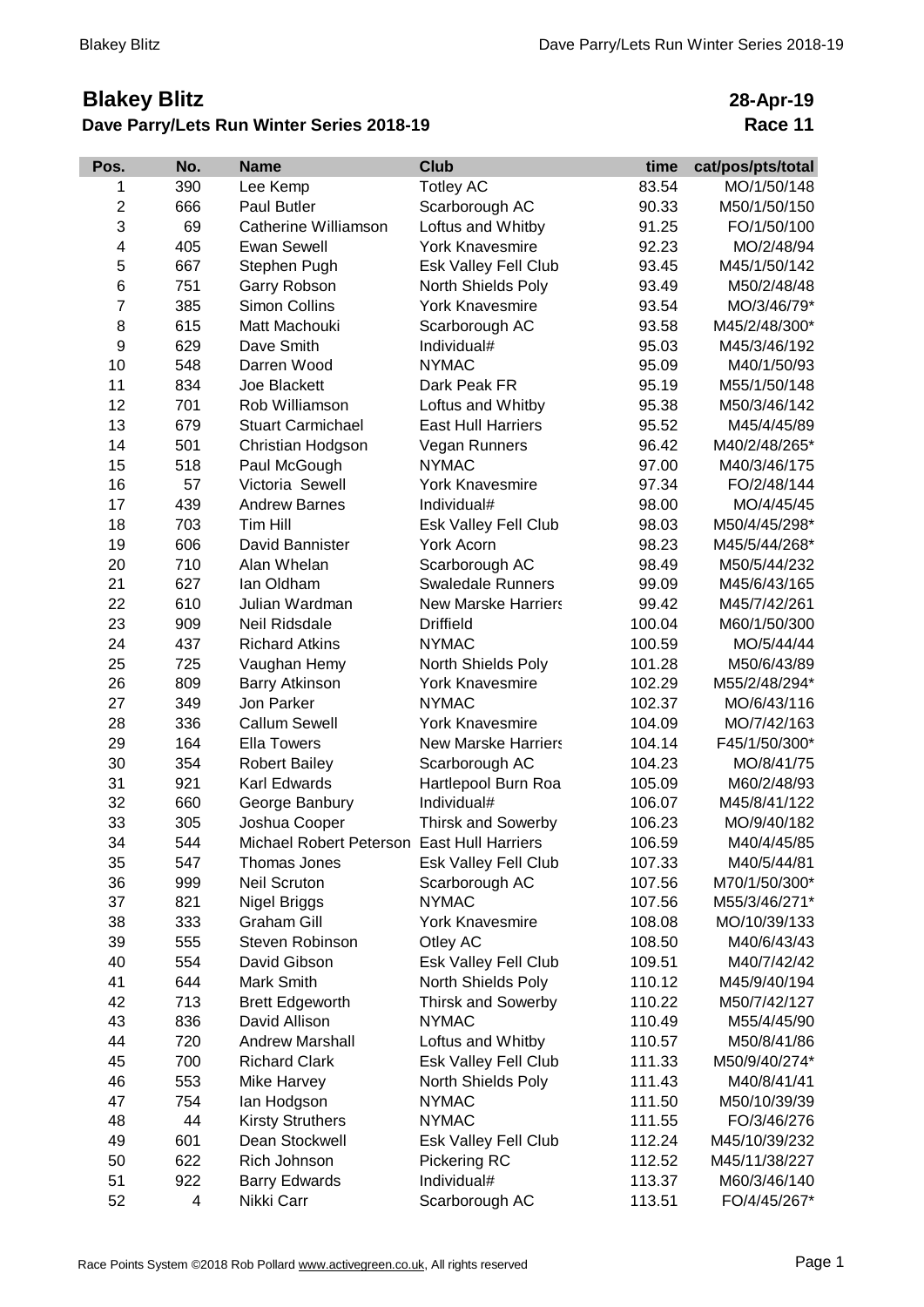| 53  | 438 | <b>Matt Heron</b>             | <b>Aycliffe RC</b>         | 113.54 | MO/11/38/38    |
|-----|-----|-------------------------------|----------------------------|--------|----------------|
| 54  | 656 | Calvin Nicholson              | Individual#                | 114.12 | M45/12/37/136  |
| 55  | 420 | Mic Bates                     | Individual#                | 115.21 | MO/12/37/82    |
| 56  | 723 | Andy Harvey                   | Pickering RC               | 115.23 | M50/11/38/252  |
| 57  | 538 | Paul Kay                      | Individual#                | 115.26 | M40/9/40/83    |
| 58  | 704 | Michael Keavney               | <b>Swaledale Runners</b>   | 115.49 | M50/12/37/205  |
| 59  | 752 | Patrick Day                   | <b>Bridlington RR</b>      | 116.20 | M50/13/36/36   |
| 60  | 959 | Bob Mitchell                  | Individual#                | 116.36 | M65/1/50/200   |
| 61  | 531 | <b>Richard Simms</b>          | Individual#                | 116.44 | M40/10/39/154  |
| 62  | 418 | <b>Findley Mostyn</b>         | Individual#                | 116.47 | MO/13/36/77    |
| 63  | 129 | Sharron Smith                 | Otley AC                   | 117.07 | F40/1/50/50    |
| 64  | 683 | <b>John Williams</b>          | Esk Valley Fell Club       | 117.29 | M45/13/36/36   |
| 65  | 250 | <b>Caroline Glover</b>        | <b>Wharfedale Harriers</b> | 117.48 | F55/1/50/300   |
| 66  | 827 | <b>Marc Davies</b>            | <b>Thirsk and Sowerby</b>  | 118.34 | M55/5/44/208   |
| 67  | 181 | Becki May                     | Scarborough AC             | 118.58 | F45/2/48/94    |
| 68  | 808 | Michael Wilson                | Pickering RC               | 119.09 | M55/6/43/215   |
| 69  | 153 | Julia Jackson                 | Loftus and Whitby          | 120.25 | F45/3/46/278*  |
| 70  | 625 | <b>Steven Mark Littlewood</b> | Individual#                | 120.34 | M45/14/35/132  |
| 71  | 910 | <b>Richard Parkin</b>         | <b>Beverley AC</b>         | 121.00 | M60/4/45/265   |
| 72  | 636 | Alan Simpson                  | <b>Thirsk and Sowerby</b>  | 121.32 | M45/15/34/163  |
| 73  | 105 | Caroline Graham               | <b>Swaledale Runners</b>   | 122.10 | F40/2/48/196   |
| 74  | 845 | <b>Malcolm Slater</b>         | Northumberland FR          | 122.25 | M55/7/42/80    |
| 75  | 166 | Diane Jobson                  | <b>NYMAC</b>               | 122.38 | F45/4/45/229   |
| 76  | 935 | David Barnes                  | Horwich RMI Harrier        | 123.09 | M60/5/44/44    |
| 77  | 810 | Mark May                      | Scarborough AC             | 123.41 | M55/8/41/254   |
| 78  | 79  | Kayleigh McMillan             | Individual#                | 124.45 | FO/5/44/44     |
| 79  | 557 | <b>Crawford Gamble</b>        | Individual#                | 125.55 | M40/11/38/38   |
| 80  | 903 | <b>Mark Edwards</b>           | <b>NYMAC</b>               | 126.12 | M60/6/43/274   |
| 81  | 185 | Jenny Hall                    | Individual#                | 126.39 | F45/5/44/44    |
| 82  | 927 | Paul Lyons                    | <b>NYMAC</b>               | 126.42 | M60/7/42/261   |
| 83  | 938 | Matt Podd                     | Otley AC                   | 127.01 | M60/8/41/41    |
| 84  | 937 | <b>Colin Best</b>             | Otley AC                   | 127.15 | M60/9/40/40    |
| 85  | 961 | Keith Pritchard               | Scarborough AC             | 127.18 | M65/2/48/94    |
| 86  | 753 | <b>Kevin Willis</b>           | Individual#                | 127.28 | M50/14/35/35   |
| 87  | 828 | Paul Smith                    | Pickering RC               | 127.56 | M55/9/40/252   |
| 88  | 330 | <b>Priyan Mistry</b>          | Individual#                | 130.21 | MO/14/35/171   |
| 89  | 815 | David Robinson                | <b>NYMAC</b>               | 131.06 | M55/10/39/240  |
| 90  | 939 | John Iredale                  | <b>York Knavesmire</b>     | 131.29 | M60/10/39/39   |
| 91  | 681 | Peter Murray                  | York Acorn                 | 131.55 | M45/16/33/33   |
| 92  | 78  | Jenny Simpson                 | North Shields Poly         | 132.21 | FO/6/43/43     |
| 93  | 285 | <b>Gail Tombs</b>             | Calder Valley FR           | 132.38 | F65/1/50/50    |
| 94  | 100 | <b>Hiede Coates</b>           | Scarborough AC             | 133.22 | F40/3/46/294*  |
| 95  | 712 | Mike Ullathorne               | Individual#                | 133.27 | M50/15/34/230  |
| 96  | 936 | Jon Punshon                   | Northumberland FR          | 134.24 | M60/11/38/38   |
| 97  | 837 | Dan Simmons                   | Harrogate                  | 134.50 | M55/11/38/76   |
| 98  | 258 | Sue Slack                     | Pickering RC               | 136.29 | F55/2/48/290   |
| 99  | 719 | Neil Enskat                   | <b>NYMAC</b>               | 137.16 | M50/16/33/146  |
| 100 | 422 | Stephen Lewin                 | Individual#                | 137.32 | MO/15/34/56    |
| 101 | 128 | Paula Jamieson                | Individual#                | 137.44 | F40/4/45/45    |
| 102 | 204 | Barbara Beveridge             | Esk Valley Fell Club       | 138.13 | F50/1/50/278*  |
| 103 | 556 | Daniel O'Connor               | Individual#                | 139.51 | M40/12/37/37   |
| 104 | 436 | <b>Peter Bartlett</b>         | Individual#                | 140.12 | MO/16/33/33    |
| 105 | 711 | Jonathan Hudson               | Individual#                | 142.38 | M50/17/32/111  |
| 106 | 259 | Mel Padgham                   | Scarborough AC             | 144.05 | F55/3/46/139   |
| 107 | 806 | lan Robinson                  | Esk Valley Fell Club       | 144.21 | M55/12/37/232* |
| 108 | 208 | Karen Farmer-Scott            | Pickering RC               | 144.36 | F50/2/48/183*  |
| 109 | 13  | Gemma Fearnley                | Pickering RC               | 144.48 | FO/7/42/164    |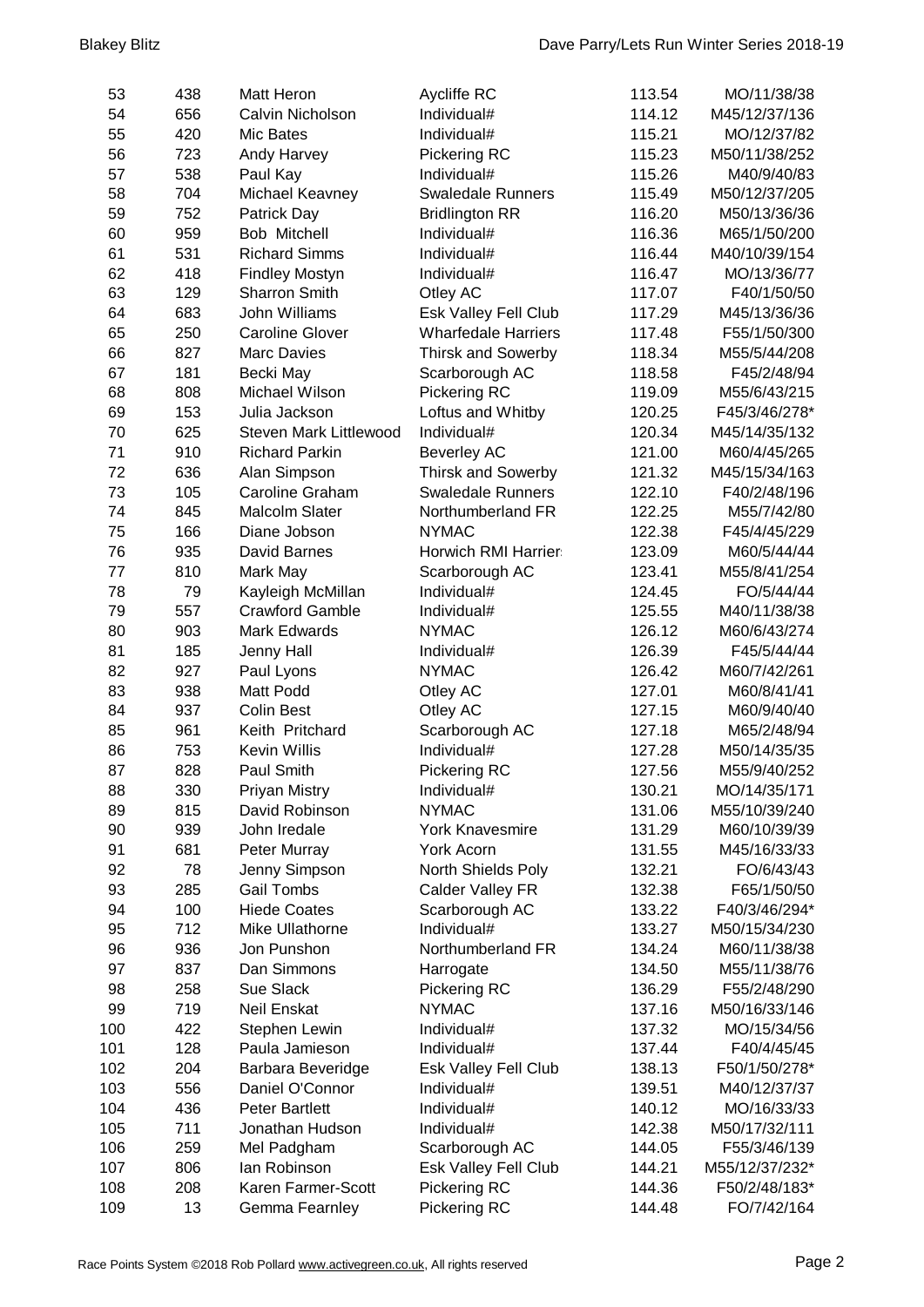| 110   | 50  | Georgia McDonald           | <b>NYMAC</b>   | 146.30 | FO/8/41/78    |
|-------|-----|----------------------------|----------------|--------|---------------|
| 111   | 253 | <b>Christine Hemingway</b> | City of Hull   | 158.47 | F55/4/45/90   |
| 112   | 277 | Sally Brown                | Pickering RC   | 169.07 | F60/1/50/286* |
| 113   | 6   | Lisa Baker                 | Scarborough AC | 173.24 | FO/9/40/163   |
| 114   | 202 | Carina Pelucci             | Scarborough AC | 173.30 | F50/3/46/267  |
| (End) |     |                            |                |        |               |

| Teams:  | Club                                  | <b>Points</b> | <b>Positions</b> | <b>Team pts/total</b> |
|---------|---------------------------------------|---------------|------------------|-----------------------|
| male:   | Scarborough AC 'A'<br>1               | 54            | 2,7,18,27        | 15/109                |
|         | York Knavesmire 'A'<br>$\overline{2}$ | 59            | 3,6,24,26        | 14/108                |
|         | NYMAC 'A'<br>3                        | 70            | 9,14,22,25       | 13/113                |
|         | Esk Valley Fell Club 'A'<br>4         | 89            | 4, 16, 32, 37    | 12/148                |
|         | North Shields Poly 'A'<br>5           | 109           | 5,23,38,43       | 11/31                 |
|         | NYMAC 'B'<br>6                        | 186           | 34,40,44,68      | 10/51                 |
|         | Thirsk and Sowerby 'A'<br>7           | 191           | 30,39,59,63      | 9/46                  |
|         | Pickering RC 'A'<br>8                 | 231           | 46,51,60,74      | 8/121                 |
|         | Esk Valley Fell Club 'B'<br>9         | 232           | 42,45,58,87      | 7/58                  |
| female: | Scarborough AC 'A'                    | 29            | 5,8,16           | 15/159                |
|         | NYMAC 'A'<br>2                        | 38            | 4,11,23          | 14/96                 |
|         | Loftus and Whitby 'A'<br>3            | 38            | 1,9,(28)         | 13/48                 |
|         | Pickering RC 'A'<br>4                 | 60            | 17,21,22         | 12/105                |
|         | 5<br>Scarborough AC 'B'               | 73            | 20,26,27         | 11/110                |

\* = Bonus points not included

 $#$  = Non-counter (team)